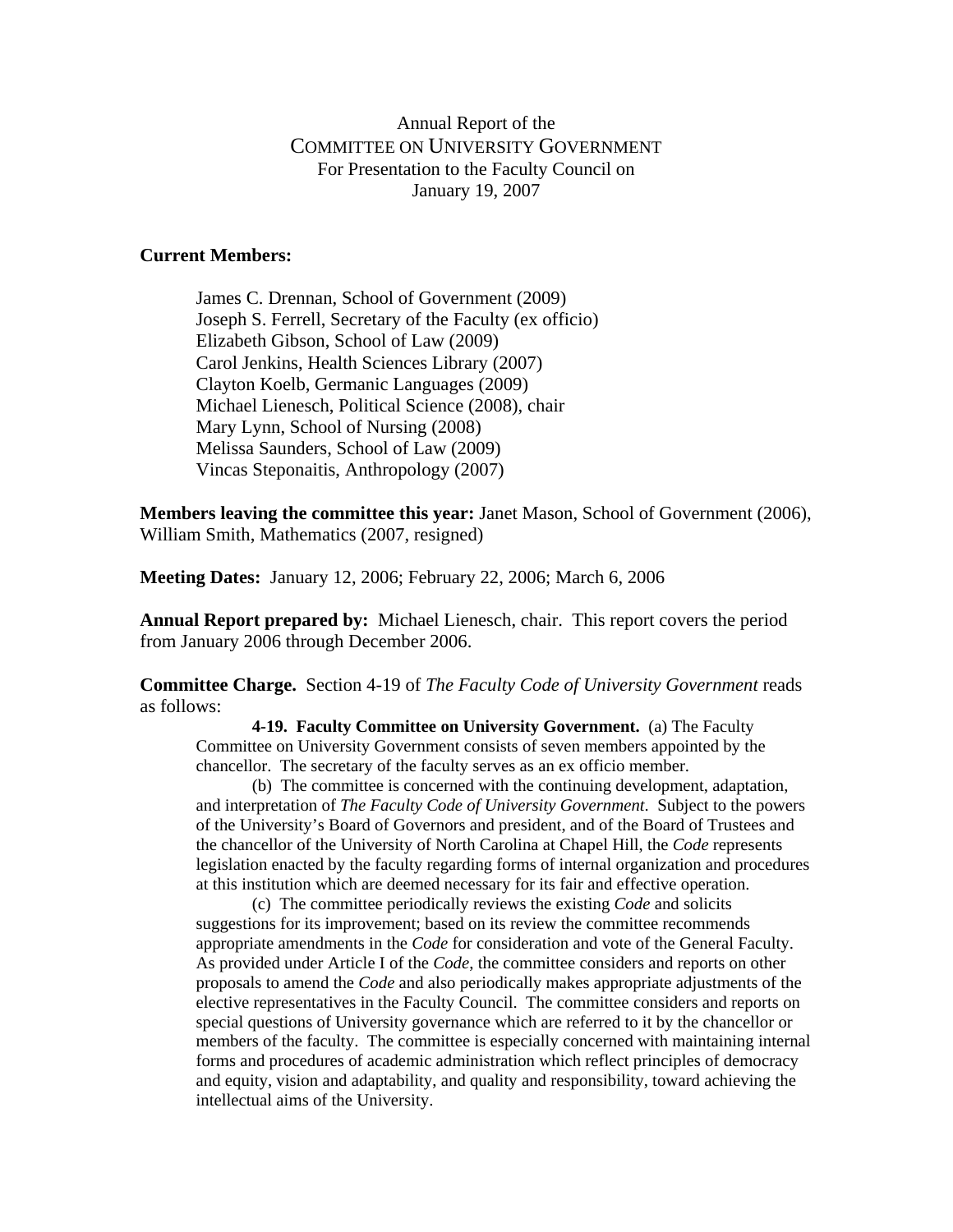**Report of Activities.** *Resolutions Presented and Adopted.* The committee presented the following resolutions, which were approved by the General Faculty on the dates indicated:

**Resolution 2006-1. Amending** *The Faculty Code of University Government* **as it Relates to the Membership of the University Committee on Copyright**  (approved on first reading on January 20, 2006, and adopted on second reading on February 17, 2006).

*Resolutions Presented.* The committee presents today the following resolution:

 **Resolution 2007-1. Amending** *The Faculty Code of University Government* **as it Relates to The Schools and Colleges; The General College; The College of Arts and Sciences; The Graduate School; The Summer School; Records, Registration, and Undergraduate Admissions; Administrative Board of Student Affairs; and Administrative Board of the Library.** 

## **Appendix 1 Report of the Committee on University Government on Resolution 2007-1.**

*The Faculty Code of University Government* was originally adopted in 1947, and has been frequently amended since that time, including a complete editorial revision in 1997. Because many inconsistencies have remained, and because faculty governance practices have continued to change, faculty chair Sue Estroff asked the Committee on University Government in 2002 to carry out a comprehensive review of the *Code,* with the intention of proposing amendments that promote consistency among provisions and bring the *Code* into conformity with current faculty governance practices. In several previous resolutions, beginning with Resolution 2003-11, the Council has amended Articles 1-5 of the *Code* dealing with the General Faculty; the Faculty Council; Officers of the Faculty; Committees; and Appointments, Promotions, and Tenure of Members of the Faculty. Resolution 2007-1 completes the review process by proposing revisions to Articles 6-13 of the *Code*.

In proposing these revisions, the committee has followed its charge of promoting consistency and bringing the *Code* into conformity with present practices. It is not our intention to introduce significant policy changes. Instead we see these revisions as clarifying and updating the *Code*, with the purpose of maintaining the strong role of faculty governance in the university.

Attached to this report are three documents: (1) a markup copy of Articles 6-12, showing changes to the present *Code*; (2) a commentary on the revisions, briefly summarizing the proposed changes; and (3) an engrossed copy, presenting the *Code* as it would read as revised.

Respectfully submitted, Committee on University Government